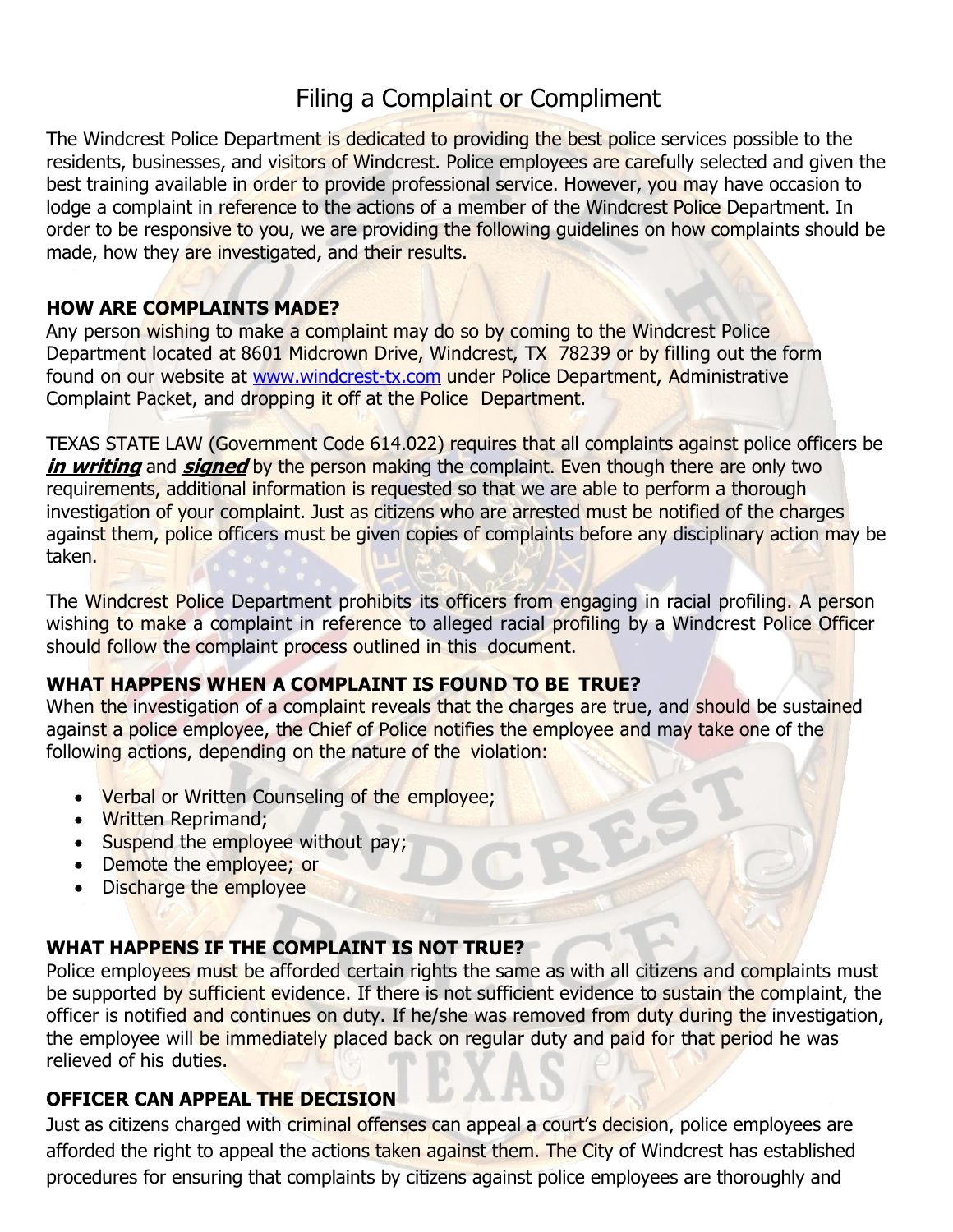impartially investigated.

**WHAT IF YOU ARE NOT SATISFIED WITH THE DECISION?** You will be notified of the results of the investigation. If you are not satisfied with the results of the investigation, you may appeal to:

- Office of the Chief of Police
- Office of the City Administrator
- Bexar County District Attorney
- Texas Rangers
- Federal Bureau of Investigation

The Windcrest Police Department is vitally concerned with the welfare of all residents, businesses, and visitors to Windcrest. The Police Department will take action where employees have been proven derelict in their duties or are guilty of wrongdoing.

#### **FALSE COMPLAINTS**

People who intentionally make false complaints or allegations against police officers violate Chapter 37 of the Texas Penal Code. Texas law provides punishment for an individual adjudged quilty of committing an offense, if with the intent to deceive and with knowledge of the statement's meaning, he/she makes a false statement under oath or swears to the truth of a false statement previously made; and, the statement is required or authorized by law to be made under oath (Texas State Law, Government Code 602.002). A person who commits an offense under this section can be charged with offenses ranging from a Class B Misdemeanor to a Felony of the Third Degree. Punishments can range from confinement of 180 days in jail to 10 years of imprisonment and a fine not to exceed \$10,000. This information is not intended to intimidate the complainant or any witnesses, but is provided to avoid retaliation against police officers or departmental staff.

### **COMMEND AN OFFICER**

Likewise, if you see an employee doing outstanding work, tell the employee or a police supervisor or commend them online at [www.windcrest-tx.com.](http://www.windcrest-tx.com/) Your Windcrest Police Department is made up of individuals who are dedicated to serving our community.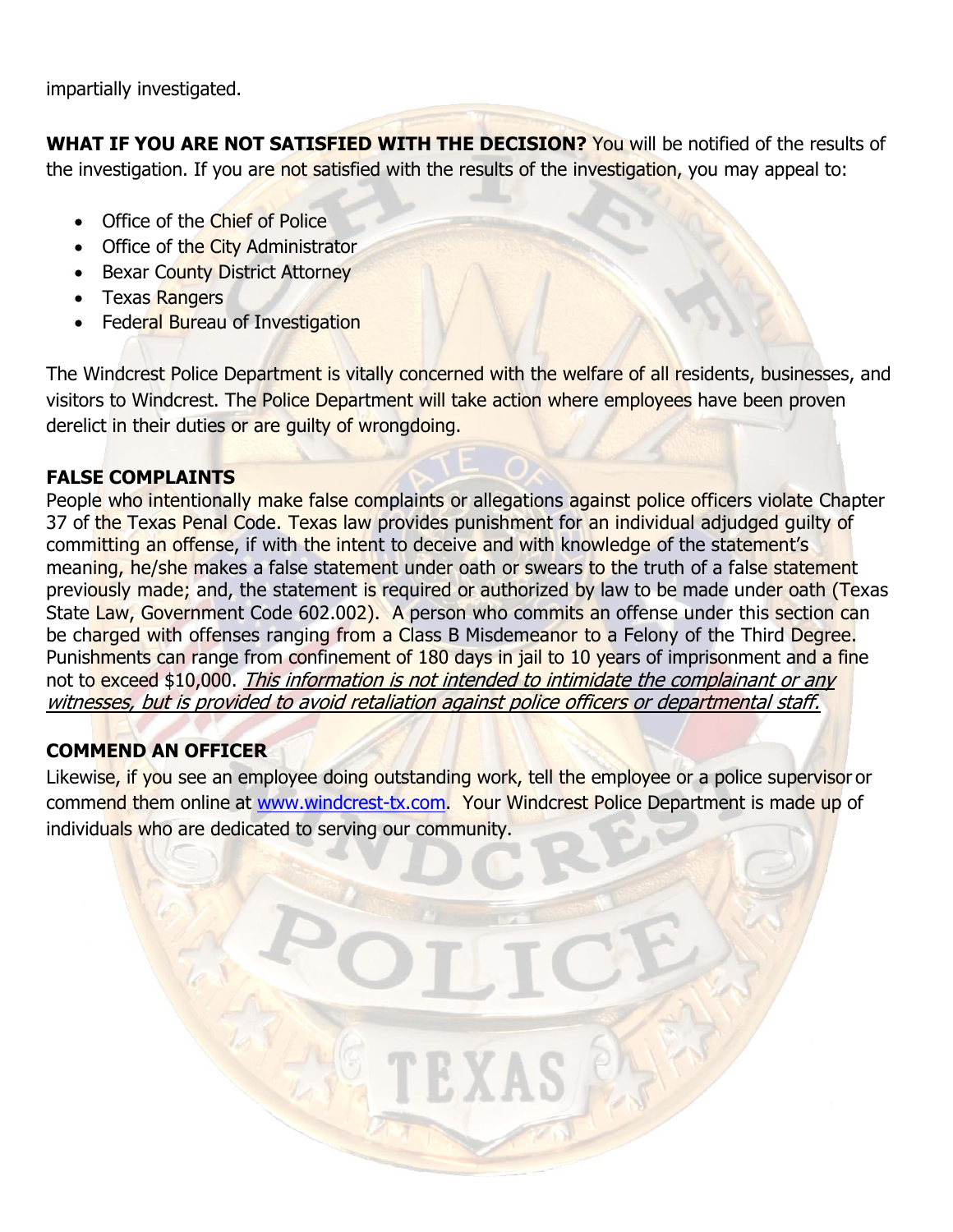

# Windcrest Police Department

8601 Midcrown Dr., Windcrest, Tx. 78239

210-655-2666 Phone / 210-9461819 Fax

**Administrative Compliment/Complaint Form**

#### **\*CONFIDENTIAL PENDING CONCLUSION OF INVESTIGATION\***

|                              |                        |                                                                                                                                                                                                                                                                                                                                                                                                                                                                                                                               |                                                                                                                                                         | First                  | Middle                                                                                |
|------------------------------|------------------------|-------------------------------------------------------------------------------------------------------------------------------------------------------------------------------------------------------------------------------------------------------------------------------------------------------------------------------------------------------------------------------------------------------------------------------------------------------------------------------------------------------------------------------|---------------------------------------------------------------------------------------------------------------------------------------------------------|------------------------|---------------------------------------------------------------------------------------|
|                              |                        |                                                                                                                                                                                                                                                                                                                                                                                                                                                                                                                               |                                                                                                                                                         |                        |                                                                                       |
|                              | Zip                    |                                                                                                                                                                                                                                                                                                                                                                                                                                                                                                                               |                                                                                                                                                         |                        |                                                                                       |
| Telephone number: (2002)     |                        |                                                                                                                                                                                                                                                                                                                                                                                                                                                                                                                               |                                                                                                                                                         |                        |                                                                                       |
|                              |                        |                                                                                                                                                                                                                                                                                                                                                                                                                                                                                                                               |                                                                                                                                                         |                        |                                                                                       |
| Name: Name:                  |                        |                                                                                                                                                                                                                                                                                                                                                                                                                                                                                                                               | Last                                                                                                                                                    | First                  | Middle                                                                                |
|                              |                        |                                                                                                                                                                                                                                                                                                                                                                                                                                                                                                                               |                                                                                                                                                         |                        |                                                                                       |
|                              | Zip                    |                                                                                                                                                                                                                                                                                                                                                                                                                                                                                                                               |                                                                                                                                                         |                        |                                                                                       |
| Telephone number: ( )        |                        |                                                                                                                                                                                                                                                                                                                                                                                                                                                                                                                               |                                                                                                                                                         |                        |                                                                                       |
|                              |                        |                                                                                                                                                                                                                                                                                                                                                                                                                                                                                                                               |                                                                                                                                                         |                        |                                                                                       |
|                              |                        |                                                                                                                                                                                                                                                                                                                                                                                                                                                                                                                               |                                                                                                                                                         |                        | Middle                                                                                |
|                              | City                   | State                                                                                                                                                                                                                                                                                                                                                                                                                                                                                                                         |                                                                                                                                                         |                        |                                                                                       |
| Telephone number:            |                        |                                                                                                                                                                                                                                                                                                                                                                                                                                                                                                                               |                                                                                                                                                         |                        |                                                                                       |
| 3. Officer(s) / Employee(s): |                        |                                                                                                                                                                                                                                                                                                                                                                                                                                                                                                                               |                                                                                                                                                         |                        |                                                                                       |
|                              |                        |                                                                                                                                                                                                                                                                                                                                                                                                                                                                                                                               |                                                                                                                                                         |                        |                                                                                       |
|                              |                        |                                                                                                                                                                                                                                                                                                                                                                                                                                                                                                                               | Badge Number:                                                                                                                                           |                        |                                                                                       |
|                              |                        |                                                                                                                                                                                                                                                                                                                                                                                                                                                                                                                               |                                                                                                                                                         |                        |                                                                                       |
|                              |                        |                                                                                                                                                                                                                                                                                                                                                                                                                                                                                                                               |                                                                                                                                                         |                        |                                                                                       |
|                              |                        |                                                                                                                                                                                                                                                                                                                                                                                                                                                                                                                               |                                                                                                                                                         |                        |                                                                                       |
|                              |                        |                                                                                                                                                                                                                                                                                                                                                                                                                                                                                                                               |                                                                                                                                                         |                        |                                                                                       |
|                              |                        |                                                                                                                                                                                                                                                                                                                                                                                                                                                                                                                               |                                                                                                                                                         |                        |                                                                                       |
|                              |                        |                                                                                                                                                                                                                                                                                                                                                                                                                                                                                                                               |                                                                                                                                                         |                        |                                                                                       |
|                              | Area code<br>Area code | 1. Reported by:<br>Name: Name and the state of the state of the state of the state of the state of the state of the state of the state of the state of the state of the state of the state of the state of the state of the state of the state of<br>City<br>Number<br>City<br>Number<br>Name: Name: Name: Name: Name: Name: Name: Name: Name: Name: Name: Name: Name: Name: Name: Name: Name: Name: Name: Name: Name: Name: Name: Name: Name: Name: Name: Name: Name: Name: Name: Name: Name: Name: Name: Name: Name:<br>Zip | State<br>State<br>Rank: New York<br>Rank:<br>*Provide details on other side*<br>DO NOT WRITE BELOW THIS LINE<br>Immediate Supervisor $\square$<br>Date: | Date Reported:<br>Last | <b>Example 12</b><br>First<br>Badge Number: Name:<br>Date: Forwarded to: CID Division |

**\*Return to Office of the Chief no more than ten (10) days after receiving forwarded complaint\***